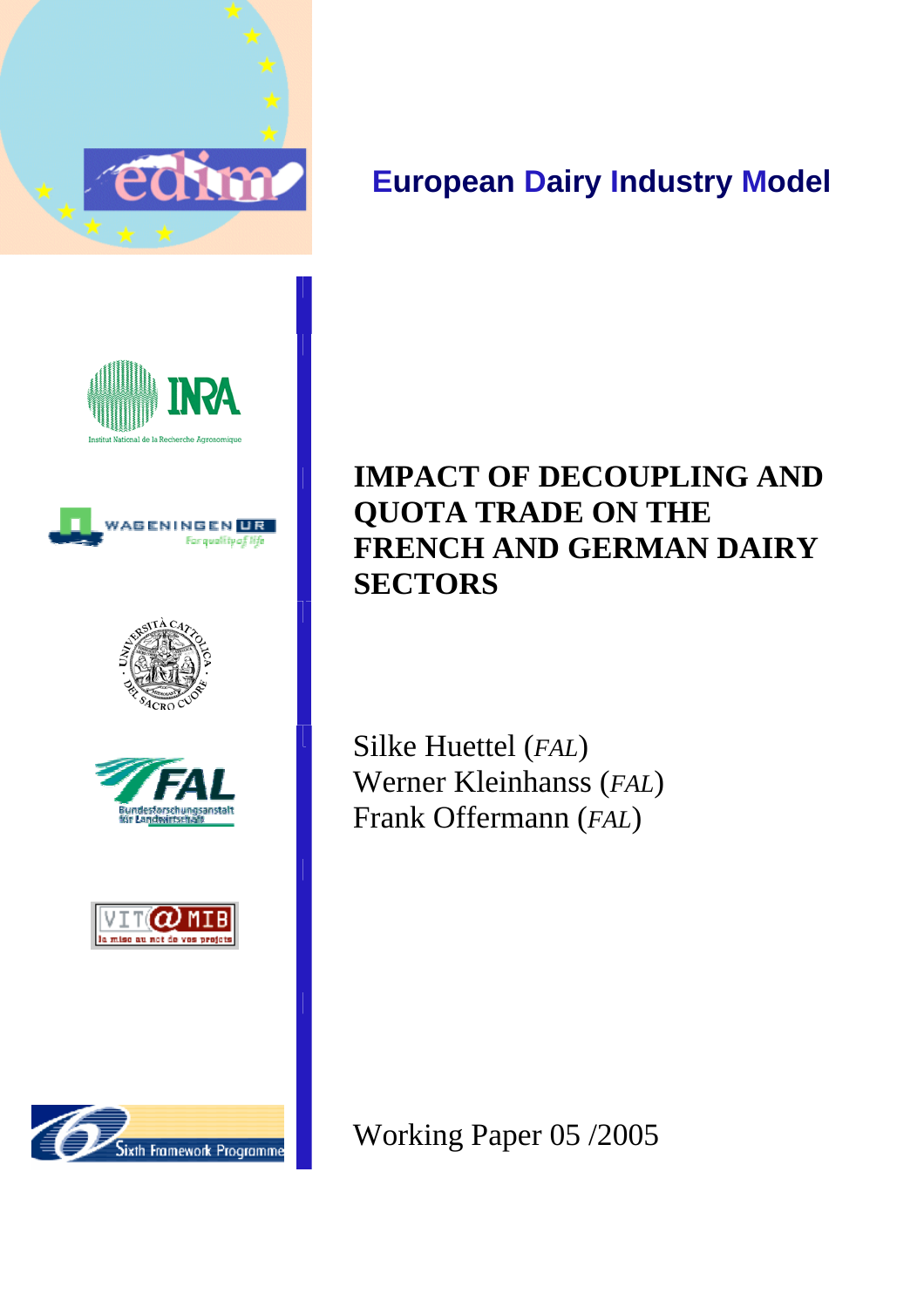# **IMPACTS OF DECOUPLING AND MILK QUOTA TRADE ON THE FRENCH AND GERMAN DAIRY SECTORS**

Silke Huettel, Werner Kleinhanss, Frank Offermann **1**

### **Abstract**

This paper analyses the impacts of the 2003 CAP reform and of milk quota trade at the national level. To this end, a mathematical programming model has been further developed for Germany and extended to other main milk-producing EU member states like France. Homogeneous farm groups are built on the basis of EU Farm Accountancy Data Network. The results show that quotas will be fully used in both countries if quota trade is possible. A clear tendency in the reallocation of production from small towards large farms can be seen in all regions for France. In Germany, the redistribution of direct payments induced by the implementation of the regional scheme of decoupled payments leads to higher reductions of income in dairy & beef farms than in France.

**Keywords**: 2003 CAP reform, milk quota trade, model, mathematical programming

# **1 Introduction**

The reform of the CAP in 2003 induced a radical shift in common agricultural policy, and especially the milk sector will be affected due to a reform of the milk market organisation including the full decoupling of the milk premium. This study looks at the respective effects in the two main milk producing countries in the EU, namely Germany and France. The study focuses on the assessment of impacts on milk production as well as on farm income, covering different price scenarios and the hypothetical option of milk quota trade at the national level. The comparative-static farm group model EU-FARMIS is used for a quantitative evaluation of the impacts. First, the German and French dairy sectors are portrayed briefly, including the current system of milk quota transfer. Further, the national implementation of the reform of the CAP (2003) in Germany and France is described. In the subsequent section, the FARMIS-EU model, the respective data base, the modelling of milk quota transfers and the scenarios are outlined. The results follow in the third section, focussing on the respective dairy sectors. A brief summary and conclusions round off the paper.

# *1.1 Milk production*

 $\overline{a}$ 

In Germany, the farm size distribution of dairy farms differs between the East and West as a result of different historical developments. In Eastern Germany, large farms and holdings (average farm size 156 cows in 2001) predominate. Since 1991 (former data was not available) the number of farms decreased by about 21 % from 6 500 to 5 132 in 2003. In Western Germany dairy farming, especially in the South, is based on family farms. The average farm size in Western Germany (29 cows per farm in 2001) is significantly smaller than in the East. Since 1971 the number of dairy farms in West Germany decreased by about 80 % from 711 064 to 116 392 in 2003 (Statistisches Jahrbuch ueber Ernaehrung Landwirtschaft und Forsten, diverse volumes).

In **France**, the main cow milk producing regions are Brittany, the Loire and the Normandy. In addition, the production of sheep and goat milk is important. The latter is mainly located in Poitou-Charentes and sheep's milk is mainly produced in the Midi-Pyrenees. Altogether, milk production in France is rather balanced over the regions compared to other European countries. The average farm size was 35 cows per farm in 2001 (ZMP, 2004) whereby the distribution over the size classes shows a high degree of concentration in the medium size classes (10-50 cows per farm). Since 1990, the total

**<sup>1</sup>** Federal Agricultural Research Centre, Institute of Farm Economics, Bundesallee 50, D-38116 Braunschweig, Email: silke.huettel@fal.de.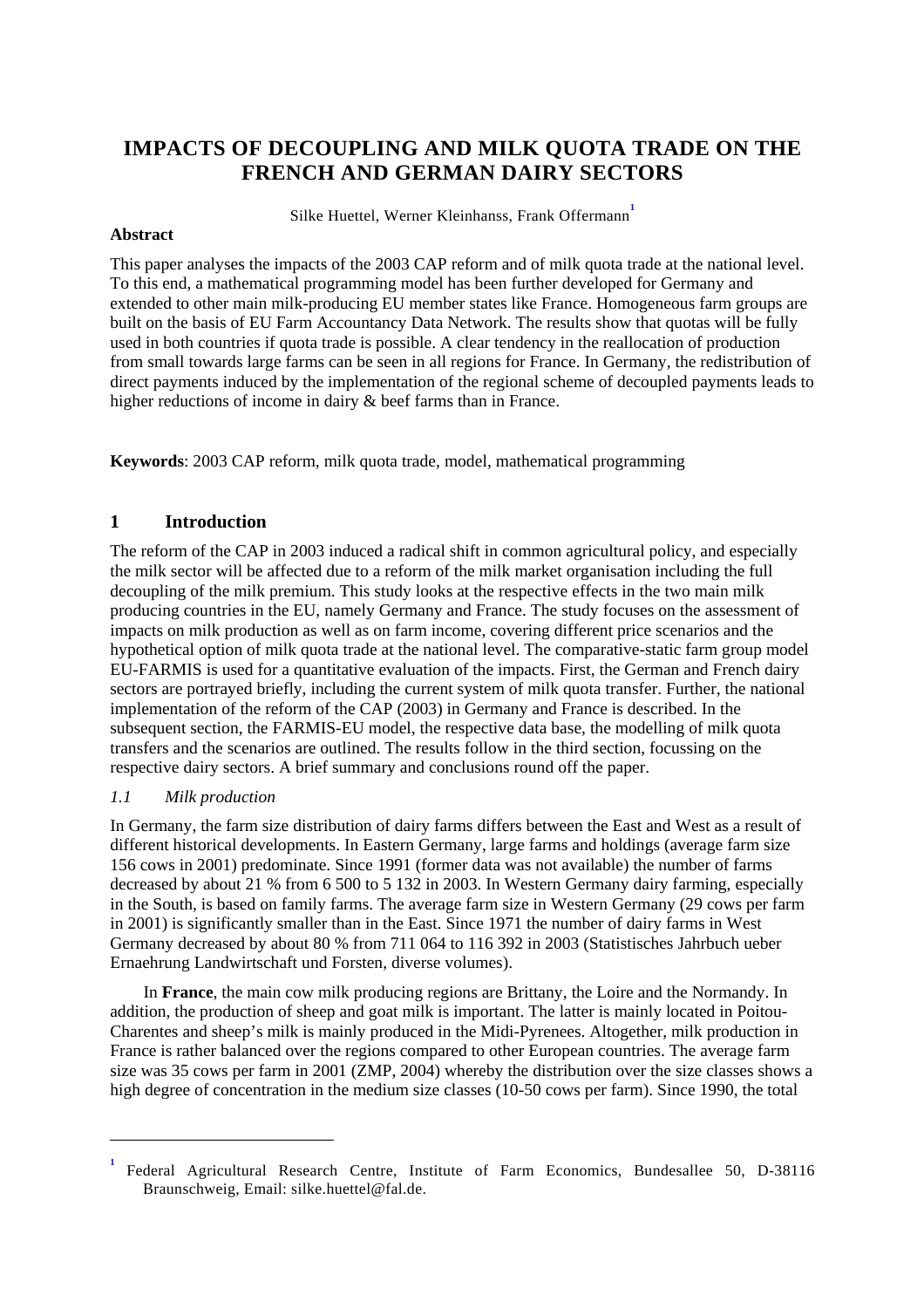number of dairy farms decreased by about 50 % from 226 610 to 113 930 farms in 2003 (Eurostat, 2005).

# *1.2 Milk quota system*

In Germany, at the beginning of the milk quota regime the milk quota was attached to land and transfer of quota was only possible in combination with land transfer. The possibility of leasing milk quota was introduced in 1990/91. This was based on leasing contracts between the firms. In 1992/1993 milk quota transfer without land was introduced. In April 2000 the domestic milk quota system was fundamentally reformed. The transfer of quotas based on leasing contracts is no longer possible (however, existing contracts retain their status and can be even prolonged until at least 2008). The milk quota transfer system is now based on a regionalised auction system. There are 21 trading zones based on NUTS I or, in two cases, based on NUTS II level, and the transfer is restricted to these trading zones (Bailey, 2002; Deutscher Bauernverband, 2005). A small part of the transferred milk quotas are siphoned off for the national reserve, and can be reallocated by the young farmers programme or in the case of hardship.

In France, milk quotas are linked to land (consolidated in 1996 by the French government) that means milk quota is distributed according to the areas used for milk production. In the case of transfer of milk quota (gift, sale, inheritance) the new owner has to prove that milk production in the firm continues and that quota received has not been previously allocated to him/her in another holding (Bailey, 2002). In 1995, siphons on milk quota transfer were introduced. There is a 10 % siphon on a merger with less than 200 000 kg and a 40 % siphon on a merger with more than 200 000 kg. The released quota goes to the Department's reserve to be used for new entrants or young farmers. The redistribution of the reserved quota is carried out at Department level without charge to young farmers depending on the number of farm workers, the producer's quota and the location of the respective farm. As a result, this regulation makes it easier for young farmers in France to receive milk quota from the national reserve than in Germany. Each farm has a fixed ceiling of the amount of quota they receive in line with the Department's policy for agriculture. This levy was introduced to limit the growth of farms and to avoid the concentration of milk quotas. Another objective was to enhance structural change by the removal of very small herds. However, in practice, this siphon acts the other way around and keeps small producers in the dairy business (Bailey, 2002).

# *1.3 The reform of the CAP in 2003*

France and Germany took rather divergent paths for national implementation of the reform. For Germany, the implementation of the 2003 CAP reform will lead to fully decoupled payments. After a transition period where a dynamic hybrid model is implemented, the level of payment entitlements will be based on regional references, leading to regionally uniform entitlement levels for all eligible land in 13 regions in 2013. For France, decoupled payments are based on farm individual historical references. Using the option of partial decoupling, premia for suckler cows and slaughter premium for calves in total remain coupled. Furthermore, 40 % of the slaughter premia, 50 % of sheep and goat premia, and 25 % of the payments for arable crops remain coupled. The special beef premium and the milk premium will be fully decoupled. France opted for partial decoupling because it wanted to prevent the abandonment of agricultural land in mountainous and other disadvantaged regions. As suckler cow production is of special importance in these regions, it was decided to leave the suckler cow premium fully coupled (Lambert 2005, Meyer 2004).

# **2 Methodological approach**

In the following sub sections, a short overview of model structure, database, target year projections and scenario assumptions is given.

# *2.1 Model structure and database*

EU-FARMIS is an extension of the farm group model FARMIS, a comparative-static processanalytical programming model, representing the German agricultural sector based on the German Farm Accountancy Data Network (FADN). Within two EU funded research projects of the 6th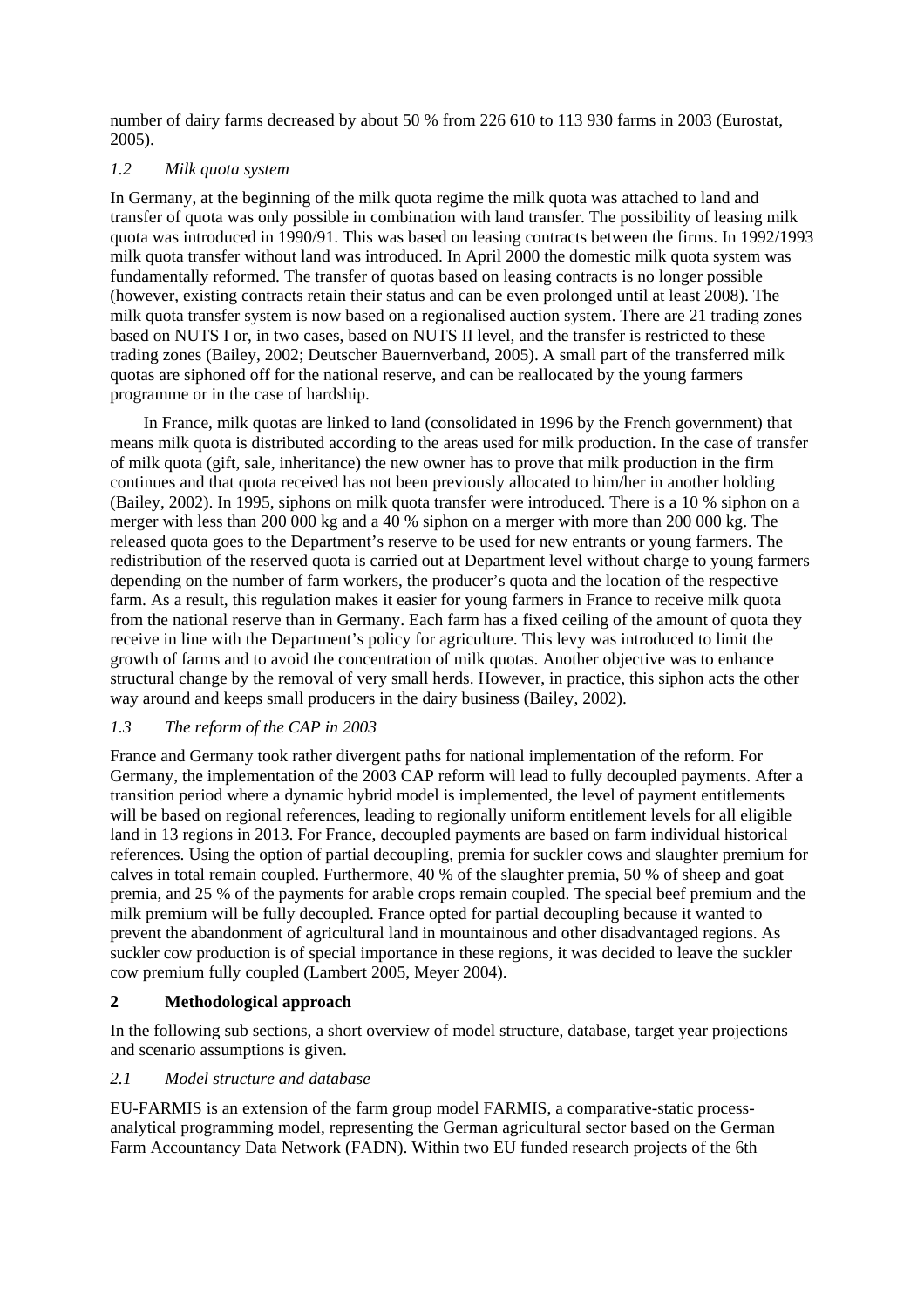Framework Programme<sup>2</sup>, the model has been and is still further developed and extended to other EU Member States using the EU-FADN as the main source of data.

The core of FARMIS is a standard optimisation matrix which contains 27 main activities of crop and 15 activities of livestock production in the current version. The matrix restrictions cover the areas of feeding (energy and nutrient requirements, calibrated feed rations), intermediate use of young stock, fertiliser use (organic and mineral), labour (seasonally differentiated), crop rotations, and political instruments (e.g., set-aside, quotas). Key elements of the model, like the generation of farm groups, the generation of input-output coefficients, the model calibration and the target year projection are described in the following. More detailed descriptions can be found in Jacobs (1998), Osterburg et al. (2001), Bertelsmeier et al. (2003), Bertelsmeier (2004) and Offermann et al. (2005).

Part of the information needed to define the coefficients for the activity-based optimisation matrix is directly available from the farm accounts, e.g., production levels, physical yields and corresponding output prices. Activity-specific input coefficients, however, generally need to be generated as the respective information in the farm accounts is aggregated. To this end, in the first step input coefficients like fertiliser, fodder, and machinery are set based on a normative approach. Based on information from farm management handbooks, the use of input factors of each process is determined either in relation to yields (e. g., input of feed or fertiliser) or in relation to structural characteristics (e. g., use of machinery).**<sup>3</sup>** In a second step, these normative input coefficients are adjusted according to corresponding monetary accounts in the accounting data of the respective farm group. This is trivial in cases of single inputs and corresponding farm accounting data, resulting in a simple correction factor. The consistency problem gets more complex when more coefficients have to be matched with a single account. It is especially complex if model coefficients are in physical units, like fodder or fertiliser, and data provided in the farm account is of monetary nature. Cross-Entropy estimators (Golan et al. 1996) are used in this case, which allows the inclusion of prior information about the unknown parameters (a detailed description can be found in Offermann et al. 2005).

A positive mathematical programming procedure (see, e.g., Howitt 1995, Heckelei 2002) is used to calibrate the model to the observed base year levels, with non-linear terms standardised to external elasticities (details of the approach are described in Bertelsmeier, 2004). In the linear part of the objective function, farm income**<sup>4</sup>** minus (opportunity) costs for land and labour, as well as the interest on borrowed capital, is maximised.

Usually FADN data of at least two consecutive years are used in order to enhance the stability and significance of the results. For the underlying analysis, only data from 2002 is used, because basic statistical data required for the re-calculation of aggregation factors was not yet available at the EU level.

#### *2.2 Generation of farm groups*

 $\overline{a}$ 

FARMIS uses farm groups rather than single farms to ensure the confidentiality of individual farm data, but also to increase manageability and increase the robustness of the model system in the face of data errors which may exist in individual cases. Homogenous farm groups are generated by the aggregation of single farm data, using a stratification tool which allows for a flexible aggregation (Gocht 2004). Standard stratification criteria for the establishment of farm groups are region, farm type (field crops, milk, grazing livestock, permanent crops, pigs and poultry, horticulture) and farm size (criteria for size depend on farm type, e.g., size of field crop farms refers to ha UAA). Generally,

**<sup>2</sup>** EDIM (European Dairy Industry Model) and GENEDEC (A quantitative and qualitative assessment of the socio-economic and environmental impacts of decoupling of direct payments on agricultural production, markets and land use in the EU).

**<sup>3</sup>** For this study, supplementary data came from the *Office National Interprofessionnel des Viandes* (OFIVAL) and AGRESTE (2002) for France and from the KTBL for Germany.

**<sup>4</sup>** Farm income here refers to net value added. Costs of fixed factors have to be covered irrespective of whether they are owned by the farmer or not.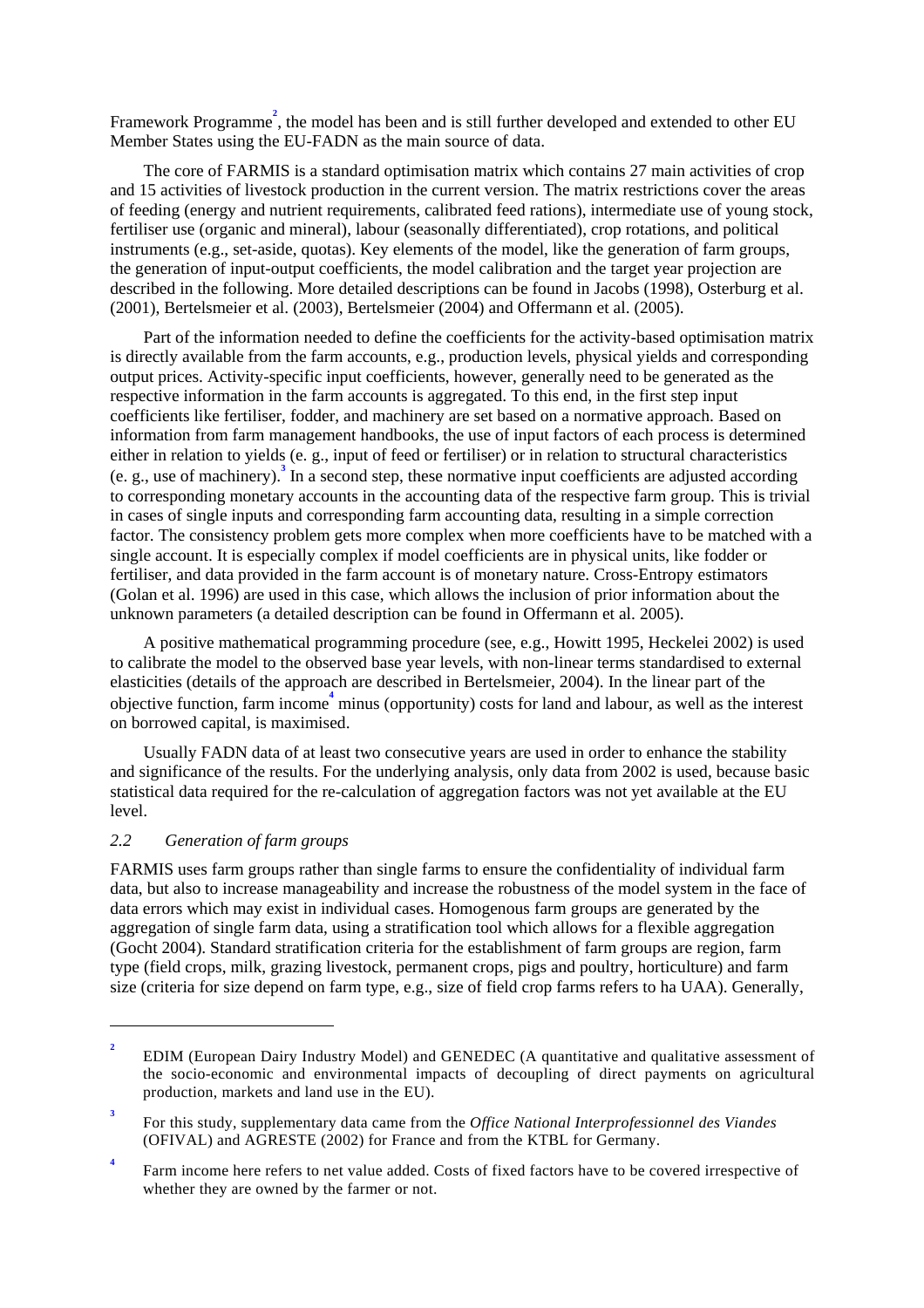stratification of farm groups is flexible and can be adjusted depending on the specific policy to be analysed.

For confidentiality reasons, the aggregation of EU-FADN data to farm groups requires the aggregation of at least 15 farms per farm group. This restriction can lead to some problems with respect to farm group representativeness and/or homogeneity. Taking into consideration the data availability in the EU-FADN, the following criteria were used to aggregate farm groups for Germany and France:

- **Region** is based on FADN regions (16 FADN regions for Germany, 19 FADN regions for France).
- **Farm type** is based on the A30 variable in the EU FADN grouping grazing livestock (ANI), arable farms (CCR), pigs and poultry (PIG) and mixed farms (MIX).
- **Farm size** for grazing livestock farms depends on the number of dairy cows in the respective farm group (0 cows; >0-25 cows; 25-50 cows; 50-70 cows; 70-90 cows;  $>90$  cows).

Using these criteria for the stratification of 2002 FADN data, there are 108 farm groups for Germany and 114 farm groups for France.

#### *2.3 Implementation of milk quota trade in the model*

The exchange of milk quota between farms via quota trade has been integrated in the model as a rental market where farm groups act in defined trading zones (e.g., NUTS I or national level) (Bertelsmeier 2004). The marginal rate of return of milk production, compared to the quota price, is the decision criterion to lease in or to lease out milk quota. In the model, the existing equation restricting milk production  $Y_n^{milk}$  to own milk quota  $b_n^{milk}$  for each farm group was extended to allow quota leasing *QUOTTRADEn* (Equation 1). The sum of the activities leasing in and leasing out must be in balance to ensure that the quota available in the trading zone is not exceeded (Equation 2).

$$
Y_n^{milk} \le b_n^{milk} + QUOTTRADE_n \quad \forall n
$$
  
n = indices of farm groups (1)

$$
\sum_{w} QUOTTRADE_{w} = 0 \left[ \pi_{w}^{quot} \right]_{\text{for all trading regions}}
$$
\n(2)

 $w =$  indices of farm groups in trading region

In the projection part of the model, either a simultaneous or an iterative optimisation of the farm groups is used for modelling quota trade in the target year, depending on the number of farm groups that have to be optimised in a trading zone. The simultaneous optimisation used for small trading zones (NUTS II) allows direct competition of farm groups for available quota in a defined region. The equilibrium price equals the shadow price  $\pi_w^{quot}$  of the regional balance restriction (see Equation 2). For computational reasons, the iterative procedure is used when trading regions are large as in the case of analysing milk quota trade at the national level. Following the underlying algorithm, after each iteration an adjustment of the quota price is made depending on the ratio of used quota to total regional quota, until milk production equals the regional quota (unless the quota price is zero if the quota is not fully utilised).

For the calibration step, milk quota prices need to be externally specified, ideally based on observed values where possible. The calibrated model will then reproduce these prices if run for the base year. For this study, for Germany, the rental prices for milk quota were derived from the regional purchase prices for milk quota observed at the regional quota auctions in Germany. Prices from the respective auctions were used and transformed to leasing prices taking into account depreciation and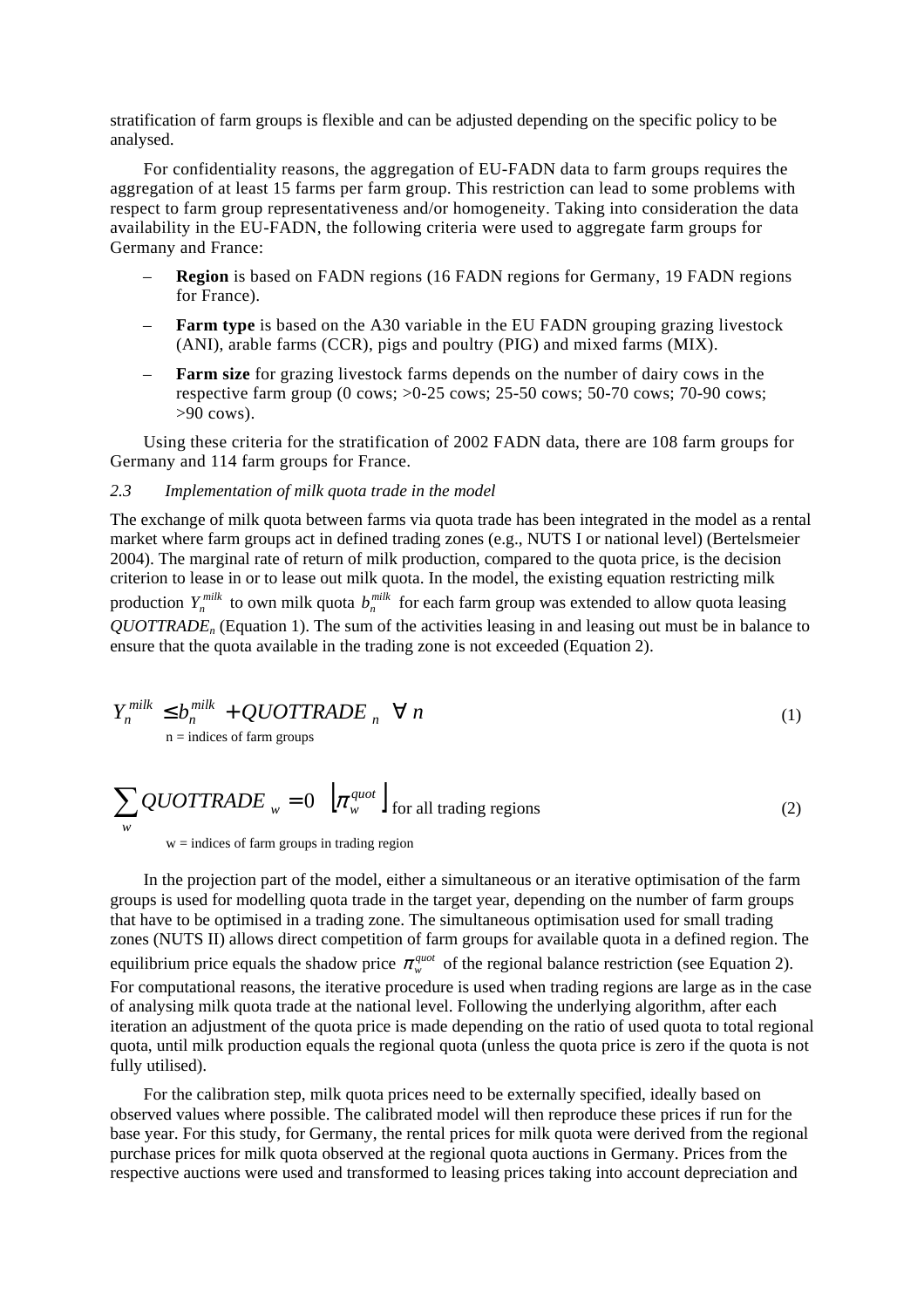interest. In France, there is no official leasing market. Hence, regional quota rents estimated by Cathagne et al. (2005) were used for the calibration step. To exclude depreciation in the calibration step, quota rents based on short-term cost functions were used. To attain consistency to the cost specifications in FARMIS, these regional quota rents were adjusted using labour costs of FARMIS, resulting in farm individual quota rents. Additionally, interest and maintenance costs were not considered in the calibration step.

### *2.4 Implementation of decoupling*

 $\overline{a}$ 

Decoupling is implemented in the model by the extension of the objective function and the introduction of constraints limiting the number of entitlements for each farm group. In the case of the Single Farm Payment scheme implemented in France, the number and level of entitlements is determined according to the Regulation (EC) No 1782/2003 based on individual farm group areas and milk quota in the base year, taking into account partial decoupling. In the case of the Regional scheme implemented in Germany, the number of entitlements is established for each farm group based on the total UAA in the base year excluding permanent crops, while the regional level of the payment entitlements is externally determined based on projections from the Federal Ministry of Consumer Protection, Food and Agriculture (2005).

While Modulation is not taken into account for Agenda 2000, it is included in the scenarios based on 2003 CAP reform. However, the use of these funds is not modelled. Cross compliance is not considered in the model except for the restriction that entitlements can only be activated on land which fulfils minimal requirements regarding land management<sup>5</sup>.

# *2.5 Scenario assumptions and target year projections*

For the model calculations in this study, the base year is 2002 and the projection is done for the target year 2013. For France as well as for Germany several scenarios based on the respective national implementation of the 2003 CAP Reform are analysed. To better assess the impacts of decoupled payments in the target year, a reference scenario with coupled payments was also analysed, representing the situation in the target year 2013 which would have been realised if no changes had been made to the Agenda 2000 package. Compared to the base year 2002, all important elements of the policy scenarios like respective reductions of intervention price for milk, beef and cereals, modulation and adjustment of direct payments and the milk quota increase by 1.5 % were implemented.

Model exogenous variables not defined in the policy scenario are projected for the target year. Two types of exogenous variables can be distinguished:

- Variables which are assumed to develop independently of the policy scenario, e. g., yields and most input prices, and which are usually projected to the future based on observed trends in the past.
- Variables the development of which may depend on the policy scenario, e. g., product prices, and which are forecasted by the use of other models available at the FAL (Bertelsmeier et al. 2003 ).

Prices of factors like energy and buildings were projected based on trends estimated for Germany because country specific estimations of trends were not available. Labour input for dairy cows is currently reduced by 1.9 % per year (1.6 % for other livestock activities) to reflect technical progress, based on an analysis of time series data from the German national FADN. Milk yield per cow is projected to increase by 2.1 % annually. The developments of resources and capacities like family workers are projected based on trends, too, and availability of family labour is projected to decline in both countries.

**<sup>5</sup>** Land has either to be agriculturally used or managed according to minimal requirements e.g., mulching.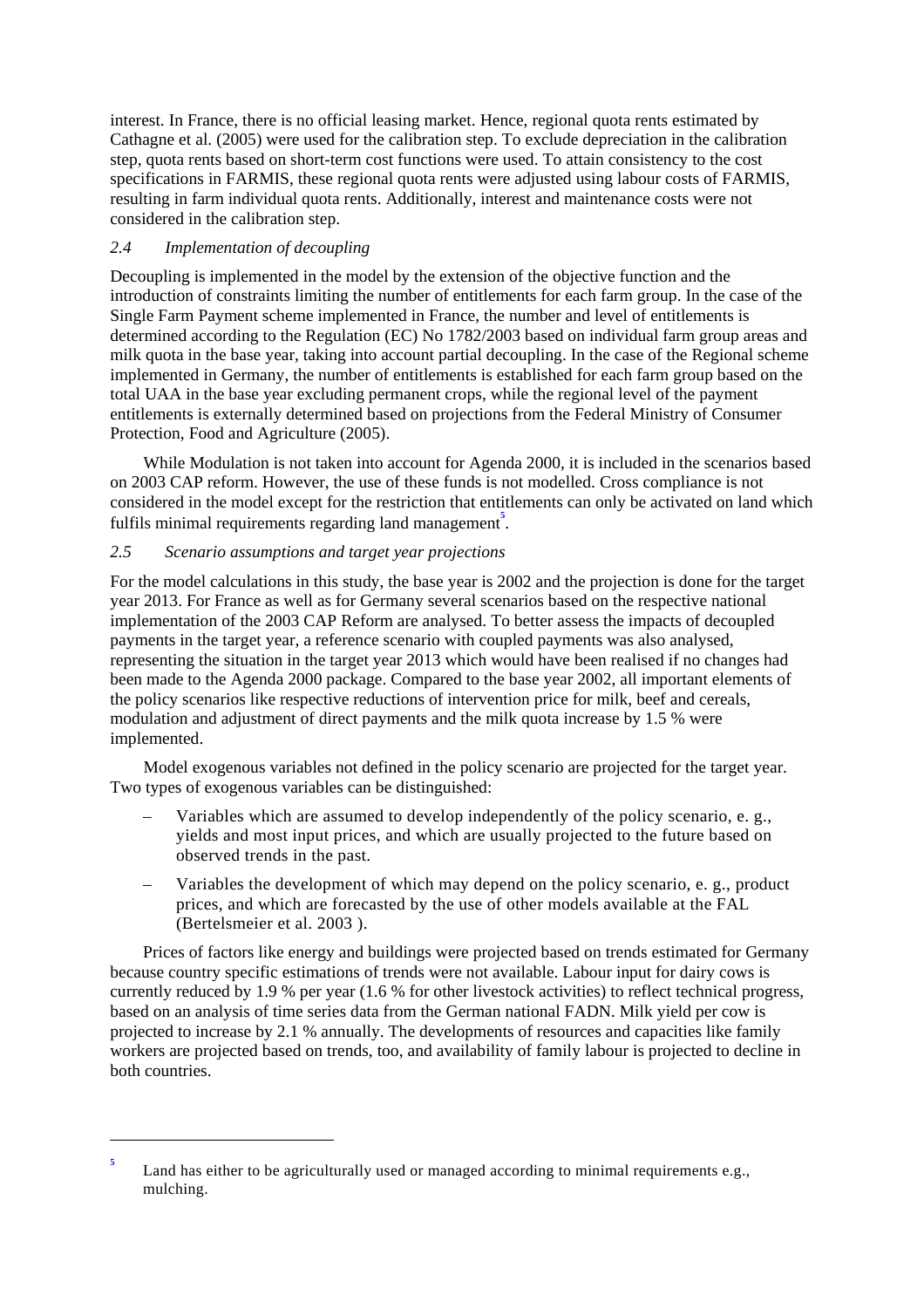Price responses to the modelled impacts on quantities were estimated using GAPsi, a partial equilibrium model developed and maintained by the Institute of Market Analysis and Agricultural Trade Policy of the FAL. Farm gate milk price was projected to decline by 12.75 % in the Agenda 2000 scenario and by 17 % with 2003 CAP Reform, compared to base year values. As some uncertainty with respect to the transmission of intervention price decreases for butter and skimmed milk powder to farm gate milk prices remains, for the 2003 CAP Reform a worst case scenario with milk price decline of 25 % is additionally analysed.

For all scenarios, we also looked at the potential effects of an introduction of free trade of milk quota at the national level. Table 1 provides an overview of the scenarios analysed.

| Scenario name                    | Agenda 2000 | Agenda 2000 OT                   | CAP reform      | <b>CAP</b> reform<br>$(Mp-25%)$ | CAP reform OT                    | CAP reform OT<br>$(Mp-25%)$      |
|----------------------------------|-------------|----------------------------------|-----------------|---------------------------------|----------------------------------|----------------------------------|
| Political framework              | Agenda 2000 | Agenda 2000                      | 2003 CAP Reform | 2003 CAP Reform                 | 2003 CAP Reform                  | 2003 CAP Reform                  |
| Milk price vs. base<br>year 2002 | $-12.75%$   | $-12.75%$                        | $-17\%$         | $-25\%$                         | $-17%$                           | $-25\%$                          |
| Milk quota trade                 | without     | quota trade at<br>national level | without         | without                         | quota trade at<br>national level | quota trade at<br>national level |

*Table 1. Overview about scenarios.* 

#### **3 Results**

While the modelling approach is undertaken for the whole agricultural sector, the following presentation of results focuses on the German and French dairy sector. Main points to be presented are impacts of decoupling and of milk quota trade on milk production and farm income.

### *3.1 Impacts on allocation of milk production*

The economic conditions of milk production will change in the future due to reduction of intervention prices for butter and skimmed milk powder and the partial compensation by a milk premium. With the 2003 CAP reform, a further reduction of intervention prices has been decided, accompanied by increasing milk premia, which must be fully decoupled from 2007 onwards at the latest. The full decoupling induces lower producer incentives prices, which might stimulate farm adjustments. Experts argue that milk producers will come under economic pressure (Hoffmann, 2004). Still, the model calculations indicate that in the target year 2013 milk production would only be reduced in a few farm groups even if quota was not tradable. The economic situation of milk production is stabilised by

- technical progress (increase of milk yield per cow) which is greater than for competing activities,
- reduced competitiveness of beef production due to decoupling and
- changing competitiveness in fodder production between formerly subsidised maize and other roughage fodder crops.

For the analysed milk price scenarios, in both countries total national quotas will fully be used with quota trade. Figure 1 shows changes of milk production in France and Germany with quota trade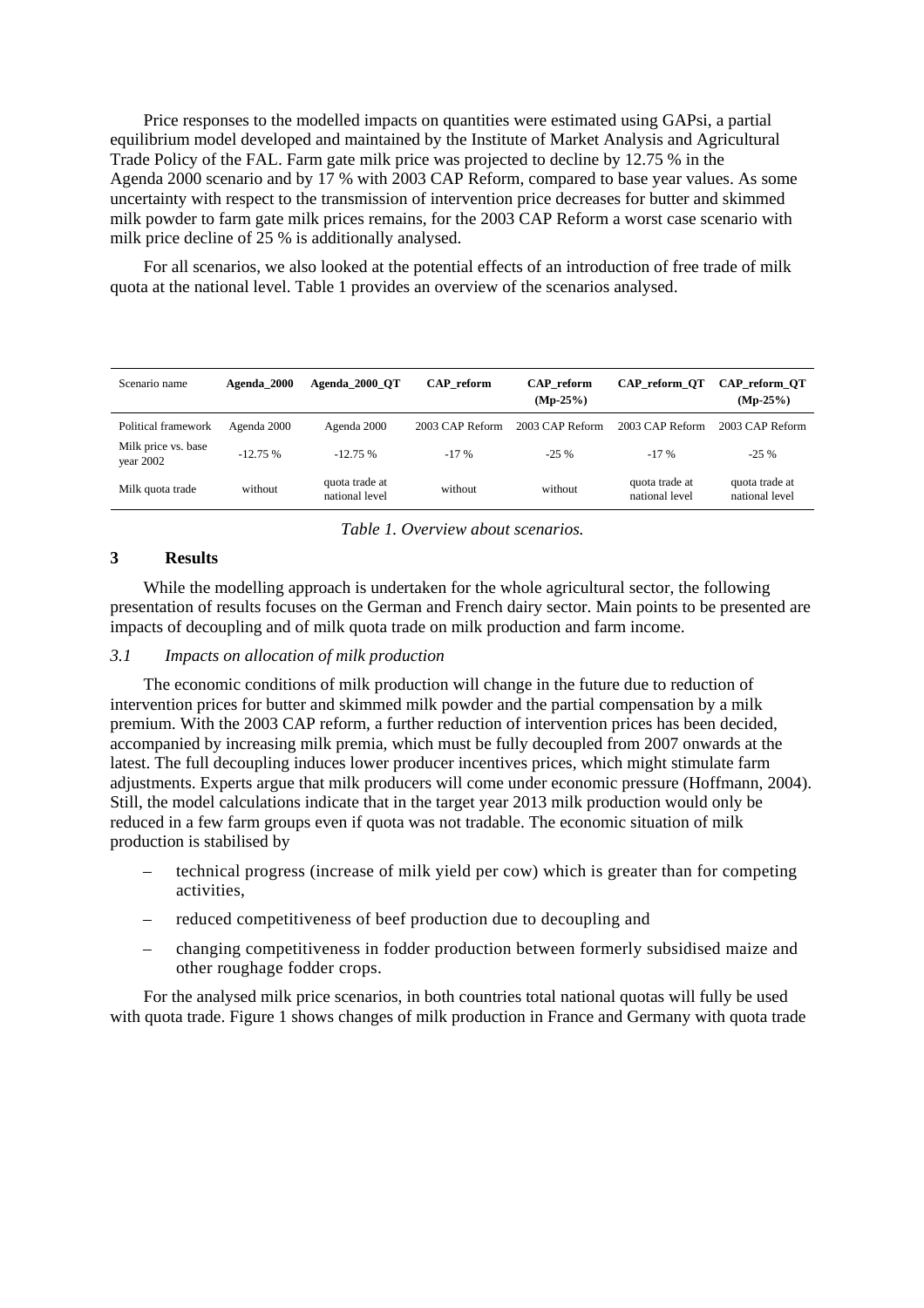at the national level between regions<sup>6</sup>, farm types and size of dairy stock. Main reallocation tendencies for **France** are

- from the South and West towards the North and Centre,
- mainly towards dairy & beef farms and
- from small towards larger farms.

Changes of milk production are almost the same for Agenda 2000 as well for 2003 CAP reform scenarios with different levels of milk price changes. The partial decoupling options chosen by France increase suckler cow production by up to 10 %, which induces a stronger competitive relationship against dairy production compared to the situation in Germany.

Main tendencies for **Germany** are

- the reallocation of milk production from the Centre and East towards the North, while milk production in the South remains rather constant,
- the reallocation from arable towards dairy  $\&$  beef farms which is more pronounced under conditions of the coupled milk premium of Agenda 2000 and
- within dairy  $\&$  beef farms, medium-sized farms extend their milk production, while the small and the large ones slightly reduce milk production.



Source: EU-FARMIS, FADN-EU-GD AGRI/G.3

 $\overline{a}$ 

**<sup>6</sup>** For France : **North**: 121 (Ile de France), 131 (Champagne Ardenne), 132 (Picardie), 133 (Haute Normandie), 135 (Basse Normandie), 141 (Nord Pas de Calais), 151 (Lorraine), 152 (Alsace); **South**: 192 (Rhône Alpes), 201 (Languedoc-Roussillon), 203 (Provence-Alpes-Côte), 204 (Corse); **Centre**: 134 (Centre), 136 (Bourgogne), 153 (Franche-Comté), 184 (Limousin), 193 (Auvergne); **West**: 163 (Bretagne), 164 (Poitou-Charentes), 182 (Aquitaine);

For Germany : **North**: 10 (Schleswig-Holstein), 30 (Lower Saxony), 50 (North Rhine Westphalia); **South**: 90 (Bavaria), 80 (Baden-Wurttemberg); **Centre**: 60 (Hesse), 100 (Saarland), 70 (Rhine Land Palatinate); **East**: 113 (Mecklenburg-Western Pomerania), 112 (Brandenburg), 114 (Saxony), 115 (Saxony Anhalt), 116 (Thuringia).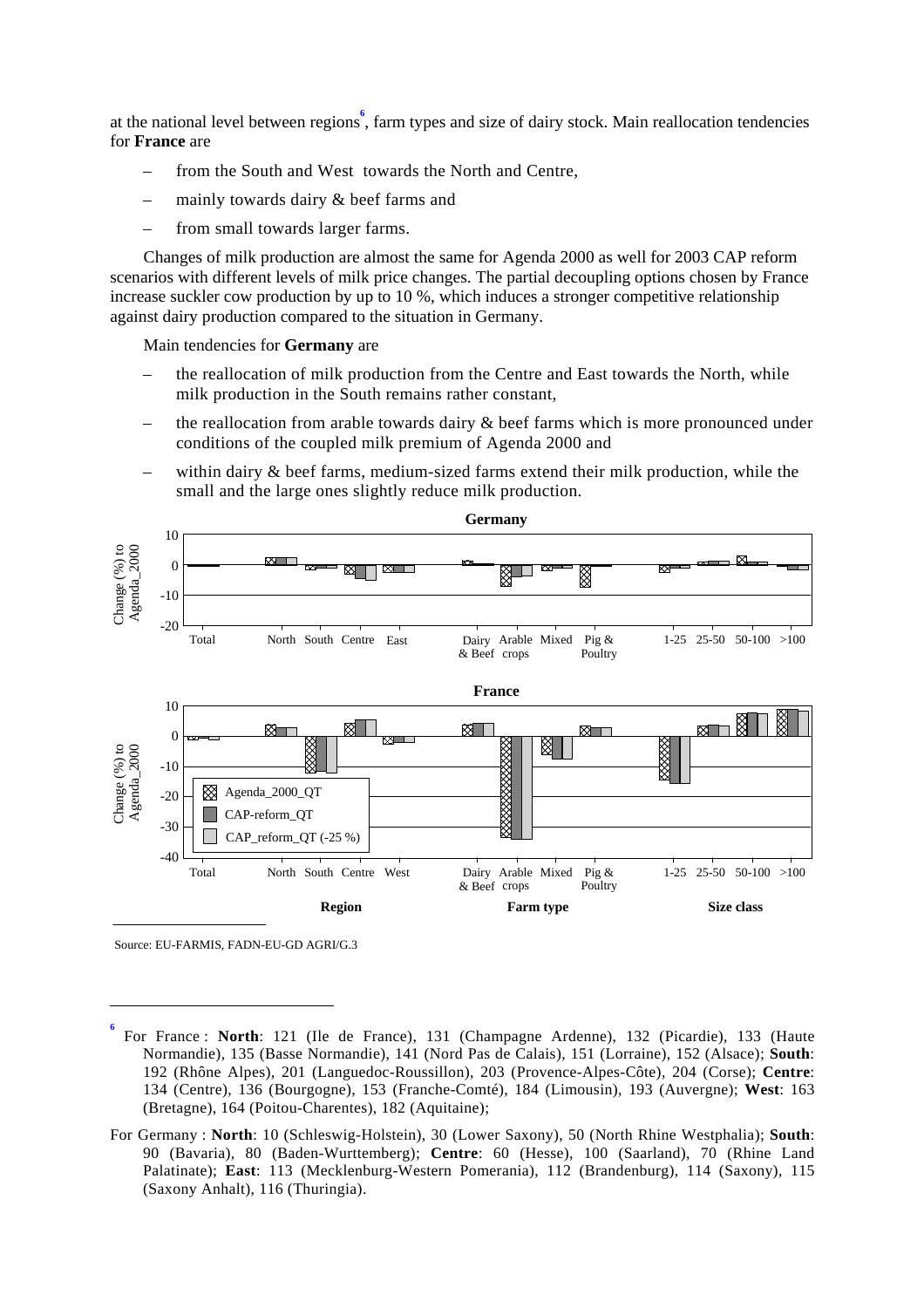#### *Figure 1. Change of milk production with quota trade.*

The effects of quota trade are in Germany are comparably small. This is partly due to the fact that in Germany quota trade is already possible, at least on a regional scale. Thus, for the modelling, the regional milk quota markets were assumed to be in equilibrium in the base year. In France, with quota trade being severely restricted in the base year, the quota values for each farm group are determined based on modified econometric estimates, causing a larger variance of quota values between farm groups than for Germany. This in turn obviously increases the scope for gains from quota trade in France.

Changes in milk production differentiated by region and size class are shown in Table 1. In all regions of **France** there is a clear tendency to reduce milk production in small farms and to reallocate quota towards the larger ones. Besides that there are no significant differences between coupled premia under Agenda 2000 and decoupled milk premia under CAP reform 2003.

In northern **Germany** all farm groups are extending milk production whereby relative changes of the smaller ones are more pronounced under decoupling. In the South milk production will be reduced in the small and larger size classes, while farms with 25 to 50 cows increase production. In the regions Centre and East, a clear tendency in reducing milk production can be seen under decoupling. The reallocation of quota is influenced by several effects:

- The regional decoupling scheme with unified area based entitlements has some production linkages, because all of the agricultural area (except permanent crops) is needed for the activation of the entitlements.
- Cross compliance constraints with respect to the minimum requirements for land management favour extensive fodder production compared to fallow.
- Silage maize production in the South, where smaller farms predominate, was favoured by higher reference yields in the past, but will become less competitive under decoupling, while other fodder growing becomes more attractive. This reduces the competitiveness of bull fattening and increases the relative competitiveness of milk production.
- Last not least, the regional implementation will induce significant redistributions of direct payments in favour of extensive locations and production systems, while intensive beef and dairy systems will be affected negatively. Reduction of milk production in the larger dairy farms might be induced by economic pressure under the national implementation scheme. This will not be the case with the coupled premia under conditions of Agenda 2000, where quota from small size classes will be transferred especially to medium sized farms.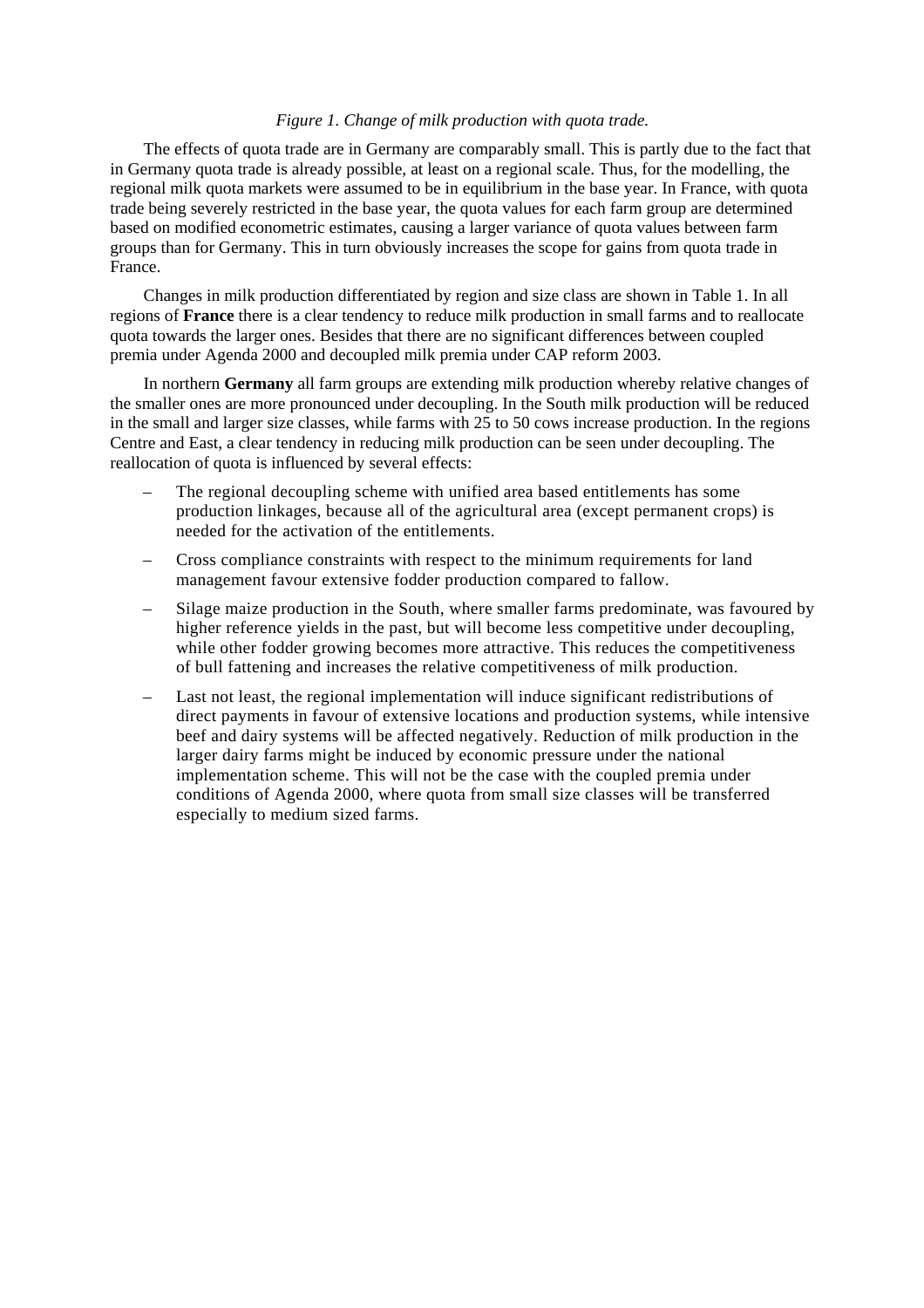|        |             | Germany     |                   |        | <b>France</b>           |                  |                      |         |                         |
|--------|-------------|-------------|-------------------|--------|-------------------------|------------------|----------------------|---------|-------------------------|
|        |             |             | Agenda<br>2000_QT | $-17%$ | CAP_reform_QT<br>$-25%$ |                  | $A$ genda<br>2000_QT | $-17%$  | CAP_reform_QT<br>$-25%$ |
| Region | No. of cows | $1000$ tons | % of Agenda_2000  |        | 1000 tons               | % of Agenda_2000 |                      |         |                         |
| Total  |             | 30 145      |                   |        |                         | 26 5 34          |                      |         |                         |
| North  | $1 - 25$    | 1 0 4 6     | 3.0               | 4.2    | 4.3                     | 464              | $-2.3$               | $-3.0$  | $-3.3$                  |
| North  | $25 - 50$   | 3 3 4 4     | 1.8               | 3.0    | 3.4                     | 5 2 9 9          | 4.6                  | 3.4     | 3.3                     |
| North  | 50-100      | 4 2 6 8     | 4.1               | 1.7    | 2.0                     | 2 3 7 3          | 8.0                  | 7.4     | 7.2                     |
| North  | >100        | 1 3 7 3     | 2.3               | 1.4    | 1.7                     | 488              | 8.4                  | 7.3     | 6.9                     |
| South  | $1 - 25$    | 3712        | $-2.5$            | $-0.3$ | $-0.6$                  | 765              | $-27.9$              | $-27.6$ | $-27.7$                 |
| South  | $25 - 50$   | 4 5 7 1     | 0.4               | 0.4    | 0.1                     | 1 2 8 8          | $-6.7$               | $-6.4$  | $-6.7$                  |
| South  | 50-100      | 1872        | $0.8\,$           | $-0.4$ | $-0.6$                  | 598              | $0.8\,$              | 1.7     | 0.3                     |
| Centre | $1 - 25$    | 623         | $-5.9$            | $-6.0$ | $-6.6$                  | 805              | $-6.6$               | $-7.2$  | $-6.9$                  |
| Centre | $25 - 50$   | 497         | $-1.5$            | $-2.2$ | $-2.7$                  | 1878             | 6.8                  | 8.4     | 8.4                     |
| Centre | 50-100      | 618         | 2.5               | $-0.9$ | $-1.7$                  | 980              | 12.9                 | 13.7    | 13.7                    |
| Centre | >100        | 152         | $-0.1$            | $-2.0$ | $-2.9$                  | 30               | 24.3                 | 20.4    | 18.9                    |
| East   | $1 - 25$    | 20          | $-10.2$           | $-5.3$ | $-4.5$                  |                  |                      |         |                         |
| East   | $25 - 50$   | 75          | $-8.2$            | $-7.8$ | $-7.5$                  |                  |                      |         |                         |
| East   | 50-100      | 286         | $-5.2$            | $-5.2$ | $-5.2$                  |                  |                      |         |                         |
| East   | >100        | 4976        | $-0.3$            | $-1.4$ | $-1.4$                  |                  |                      |         |                         |
| West   | $1 - 25$    |             |                   |        |                         | 2087             | $-13.8$              | $-15.5$ | $-15.4$                 |
| West   | $25 - 50$   |             |                   |        |                         | 5 2 2 7          | 3.1                  | 4.3     | 4.3                     |
| West   | 50-100      |             |                   |        |                         | 2 5 6 1          | 5.4                  | 6.9     | 6.9                     |
| West   | >100        |             |                   |        |                         | 299              | 7.8                  | 9.7     | 9.7                     |

Source: EU-FARMIS, FADN-EU-GD AGRI/G.3

*Table 2. Produced milk and change of milk production due to milk quota trade differentiated by region and size class.* 

Further CAP reform impacts in other sectors on production are briefly summarized (Kuepker et al., 2005):

- Cereals, food oilseeds and protein crops will be reduced. Maize for silage will be substituted by other arable fodder crops. Despite the partial decoupling of 25 % of arable crop premia in France, the changes in production are almost the same as in Germany with full decoupling, except that non-food oilseeds and 'bare' set aside will increase in Germany and only slightly increase in France.
- Bull fattening will decline by about 15 % in both countries. Suckler cow numbers will be reduced in Germany, but slightly increased in France due to the coupling of the special premium for suckler cows.

#### *3.2 Income effects of the 2003 CAP reform*

 $\overline{a}$ 

The 2003 CAP reform includes several different elements which affect farm income. On the one hand, the decoupling of direct payments increases the freedom of farmers with respect to their decision making and positive income effects can be expected. On the other hand, measures are introduced which will influence the levels and distribution of income. Direct payments are reduced via modulation and the financial backflow will have a less positive income effect than direct payments themselves**<sup>7</sup>** . Milk price changes will influence income effects as well. Another aspect is the significant redistribution of direct payments caused by the regional implementation of decoupling in Germany.

Income effects of the 2003 CAP reform (without quota trade) in France and Germany are shown in Table 3, differentiated by farm types, regions and the size of dairy & beef farms. The analysed scenarios cover milk price changes of -17 and –25 %, which translates to milk price reductions of 4.25

**<sup>7</sup>** Also, the use of finances from modulation by, e.g., the extension of agri-environmental programmes is not yet included in the model.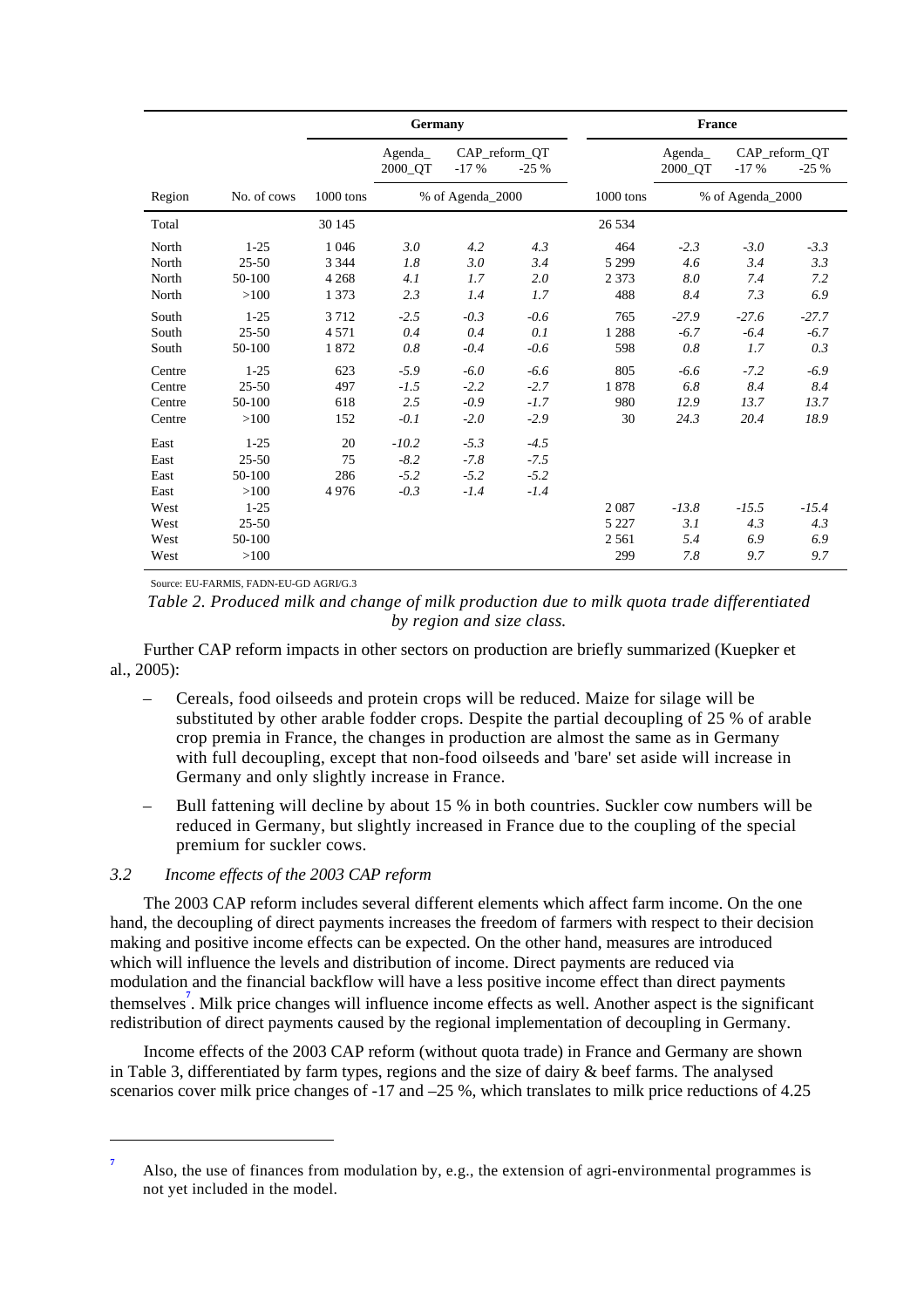and 12.25 %-points compared to the Agenda 2000 scenario. The income indicator used here is the Farm Net Value Added (FNVA).

Income effects in **France** are as follows:

- With low milk price changes there will be a slight increase of income by 0.34 %, and for milk price changes of 25 %, the sector income will decrease by 3.2 %.
- Income effects between farm types vary in a relatively small range of -0.8 % for 'dairy & beef' farms and 1.6 % for arable farms with low milk price changes. With higher milk price changes dairy & beef as well as mixed farms will have significant income losses of 8.6 and 6.5 % respectively.
- The variation of income effects by regions is in the same magnitude.
- There is no clear trend of income effects due to the size of dairy stock under terms of a low milk price decline. A strong milk price decline leads to income losses for large dairy farms of up to 19 % in the Centre.

Income effects in **Germany** are quite different. At first, slightly negative income effects can be expected even under favourable milk price development. Due to the redistribution of direct payments by the regional implementation, where the total of decoupled premia are transformed into unified but regionally differentiated area based entitlements, dairy & beef as well as mixed farms are negatively affected, while arable farms will profit especially due to windfall profits in the sugar sector.

Due to the redistribution of premia, income effects vary by the size of dairy stock. The following effects under a favourable milk price development are expected:

- Small sized dairy & beef farms will have moderate income effects, varying between +/- 2% in most of the regions. Farms with low beef and dairy density will profit from premia redistribution, others by higher beef prices projected for these scenarios (East 0-25 cows).
- Income losses increase with the size of dairy herd, reaching 11 % in the three regions of the West and 6 % in the East.

In the scenario with 25 % lower milk prices, the income of the sector will decline by 7 % and is more than twice as high as in France. Dairy & beef farms will suffer through high income losses of 16 % on average, varying from 10 and 26 % between the size classes in the Western regions and  $+/-17$  % in the East.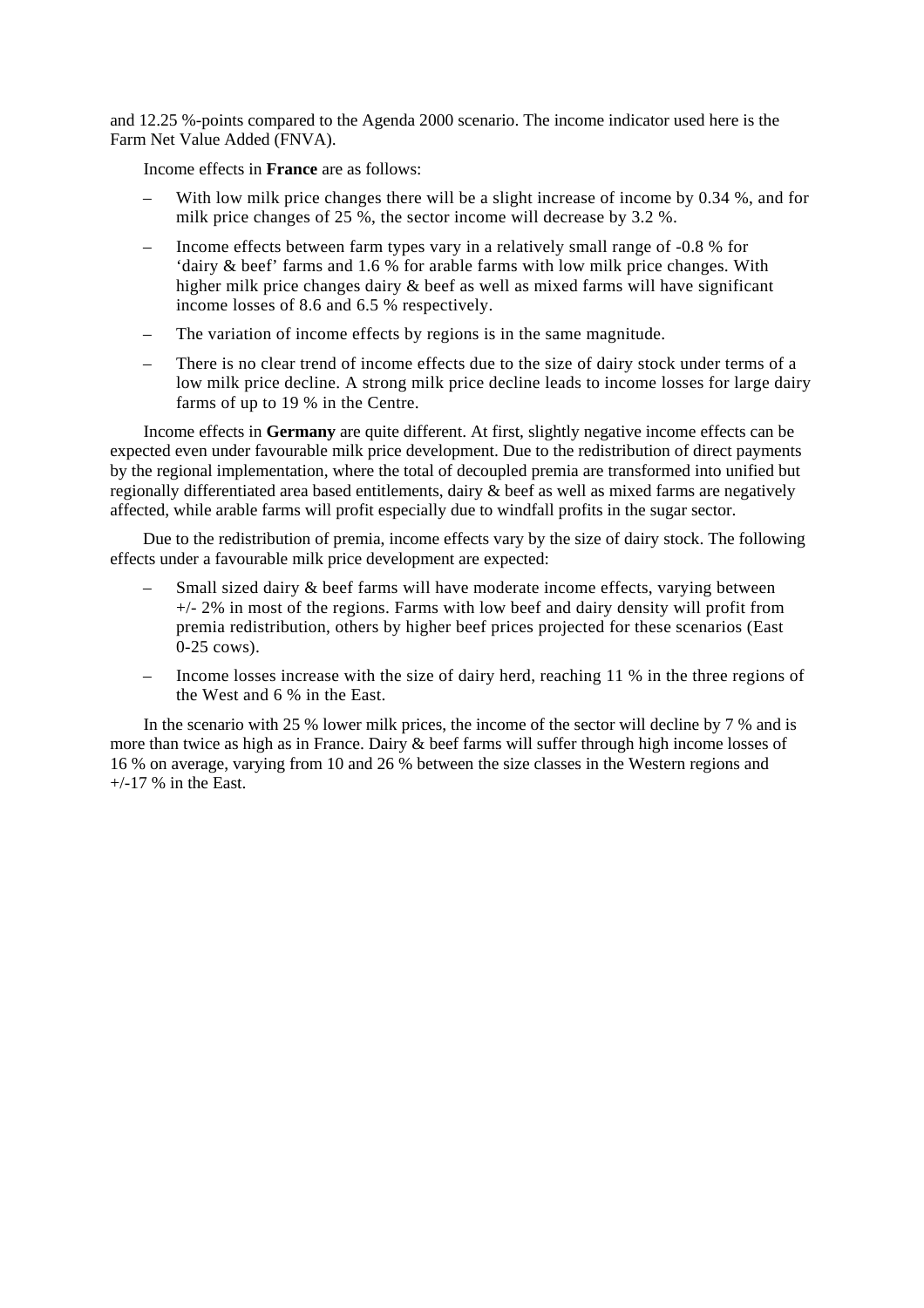|                |                                    |                  | <b>Germany</b>     | France           |         |  |
|----------------|------------------------------------|------------------|--------------------|------------------|---------|--|
|                |                                    |                  | CAP_reform         | CAP_reform       |         |  |
|                |                                    | $-17%$           | $-25%$             | $-17%$           | $-25%$  |  |
|                |                                    | % to Agenda_2000 |                    | % to Agenda_2000 |         |  |
| Total          |                                    | $-0.2$           | $-7.0$             | 0.3              | $-3.2$  |  |
| by farm types  |                                    |                  |                    |                  |         |  |
| Dairy & Beef   |                                    | $-2.8$           | $-16.1$            | $-0.8$           | $-8.6$  |  |
| Arable crops   |                                    | 2.9              | 1.4                | 1.6              | 1.0     |  |
| Mixed          |                                    | $-2.6$           | $-11.9$            | 0.7              | $-6.5$  |  |
| Pig & Poultry  |                                    | 1.1              | 1.0                | 0.0              | 0.0     |  |
| by regions     |                                    |                  |                    |                  |         |  |
| North          |                                    | $-0.2$           | $-5.9$             | 0.5              | $-4.7$  |  |
| South          |                                    | 1.6              | $-7.1$             | 1.6              | $-1.5$  |  |
| Centre         |                                    | 0.5              | $-6.5$             | $-1.6$           | $-4.2$  |  |
| East           |                                    | $-2.3$           | $-8.7$             |                  |         |  |
| West           |                                    |                  |                    | 0.8              | $-2.5$  |  |
|                | by size of dairy stock             |                  |                    |                  |         |  |
| $1-25$         |                                    | 0.9              | $-9.6$             | $-0.2$           | $-7.1$  |  |
| 25-50          |                                    | $-2.2$           | $-15.9$            | 0.0              | $-11.6$ |  |
| 50-100         |                                    | $-7.0$           | $-21.2$            | $-0.3$           | $-12.5$ |  |
| >100           |                                    | $-6.7$           | $-18.6$            | 1.0              | $-12.9$ |  |
|                |                                    |                  |                    |                  |         |  |
|                | by regions and size of dairy stock |                  |                    |                  |         |  |
| North<br>North | $1 - 25$<br>$25 - 50$              | $-1.2$           | $-10.4$            | 0.5              | $-10.4$ |  |
| North          | 50-100                             | $-2.9$<br>$-7.2$ | $-14.5$<br>$-20.9$ | 1.1              | $-9.0$  |  |
|                |                                    |                  |                    | 1.5              | $-13.5$ |  |
| North          | >100                               | $-9.6$           | $-22.6$            | 0.4              | $-14.5$ |  |
| South          | $1-25$                             | 2.1              | $-8.8$             | $-1.8$           | $-8.6$  |  |
| South          | $25 - 50$                          | $-1.9$           | $-17.2$            | $-0.8$           | $-15.2$ |  |
| South          | 50-100                             | $-7.6$           | $-22.1$            | $-1.0$           | $-16.0$ |  |
| Centre         | $1 - 25$                           | $-2.5$           | $-12.9$            | $-1.9$           | $-7.4$  |  |
| Centre         | $25 - 50$                          | 1.0              | $-15.1$            | $-2.5$           | $-15.4$ |  |
| Centre         | 50-100                             | $-5.2$           | $-20.6$            | $-2.1$           | $-16.7$ |  |
| Centre         | >100                               | $-11.3$          | $-26.9$            | 1.1              | $-18.8$ |  |
| East           | $1 - 25$                           | 33.9             | 16.8               |                  |         |  |
| East           | $25 - 50$                          | 6.2              | $-15.6$            |                  |         |  |
| East           | 50-100                             | $-5.1$           | $-20.6$            |                  |         |  |
| East           | >100                               | $-5.9$           | $-17.4$            |                  |         |  |
| West           | $1 - 25$                           |                  |                    | 1.2              | $-5.9$  |  |
| West           | $25 - 50$                          |                  |                    | $-0.4$           | $-12.8$ |  |
| West           | 50-100                             |                  |                    | $-0.9$           | $-10.3$ |  |
| West           | >100                               |                  |                    | 1.9              | $-10.4$ |  |
|                |                                    |                  |                    |                  |         |  |

Source: EU-FARMIS, FADN-EU-GD AGRI/G.3

*Table 3. Impacts of 2003 CAP reform on income (FNVA).*

#### *3.3 Partial income effects of quota trade*

With the 2003 CAP reform, the rental values for milk quota decrease by about 3 ct/kg for 17 % lower milk prices and 5.5 ct/kg for 25 % lower milk prices. Changes of absolute values in Germany and France are almost the same. Income effects of quota trade compared to the respective scenarios without quota trade are shown in Figure 2. The income indicator shown here is based on the FNVA plus the costs for leasing additional quota or the income from lending quota.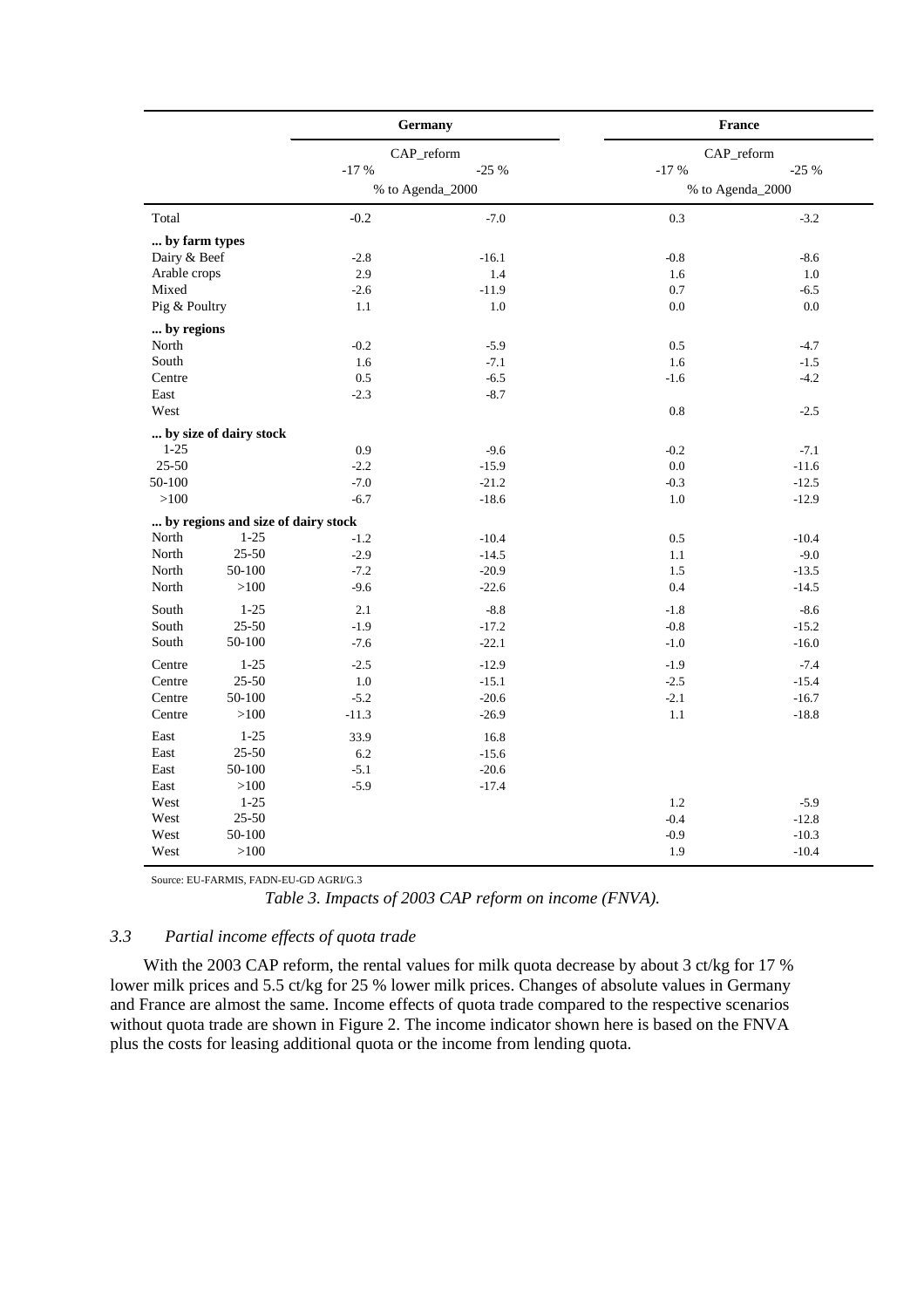

#### *Figure 2. Effects of milk quota trade on Farm Net Value Added plus quota costs.*

For **Germany** total income is projected to increase by around 11 mio. Euro or 0.1 %. Dairy & beef farms will have positive income effects of 0.4 %. Dairy size classes of 25-50 and 50- 100 cows will profit the most. Contrary to expectations negative income effects are indicated for those regions where quota transfers towards other regions are important. This result must be seen in the light of the income indicator used here, which doesn't account for changes in the level and the costs of fixed factors, e.g., land and labour.

Partial income effects of quota trade in **France** are about 0.34 % and therefore higher than for Germany. The total sectoral income effect is about 60 mio. Euro. Income effects for dairy & beef farms, between regions and size classes are more pronounced than in Germany.

The quota trade contributes to a better allocation of production factors. However, in the model calculations reported here, the income effects of quota trade are much smaller than income effects of the CAP reform and especially those which are due to the national implementation of decoupling. For the interpretation of these results it needs, however, to be taken into account that endogenous structural change and the option of a complete cessation of milk production, both of which could lead to higher volume of quota trade, have not been modelled.

#### **4 Summary and conclusions**

Within the EU research project EDIM, a farm group model based on FADN data is further developed and applied for CAP scenarios analysis, focussing on the analysis of CAP reform including decoupling and trade of milk quota at the national level. The model is applied for Germany and France; farm groups are selected based on EU-FADN data. The disaggregation of farm groups is, however, limited by the rather large FADN regions and the minimum number of farms required for each group, and therefore regional quota trade cannot be modelled. The level of specification of quota rent in the model is one of the sensitive points which might also influence the model results with regard to supply and reallocation of quota between size classes of farms.

The model results show that despite lower milk prices and the decoupling of direct payments, milk production will only be reduced in a few farm groups in the target year 2013. The total quota will fully be used if quota trade is possible at the national level. The economics of milk production are stabilised by considerable technical progress and the reduced competitiveness of competing activities.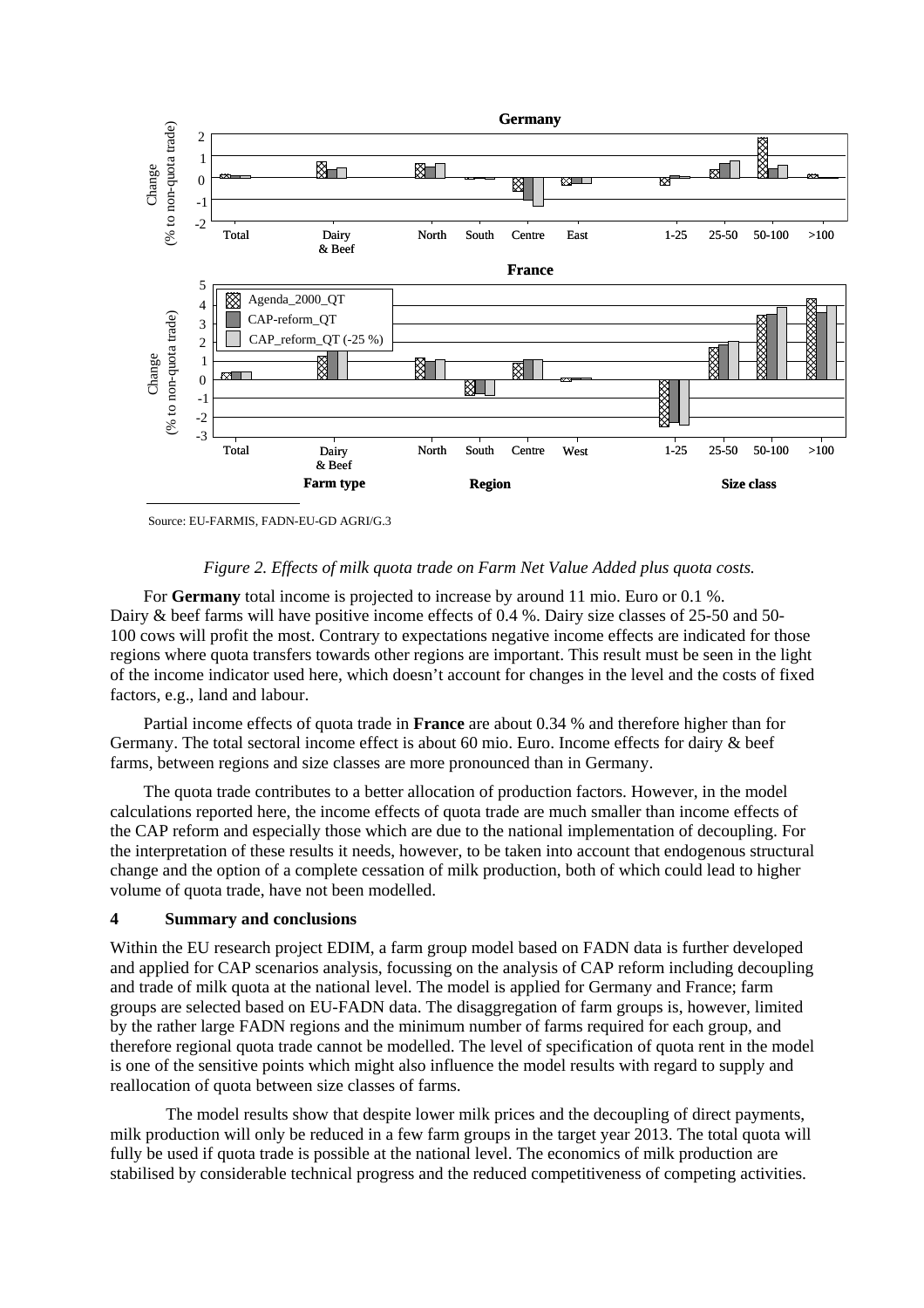In France, quota will be transferred from small towards larger farms. This tendency also holds for Germany under conditions of coupled milk premia (Agenda 2000). This trend is somewhat reduced with the 2003 CAP reform, due to the redistribution and the production linkages of direct payments under the national scheme via unified area based entitlement. Income effects are influenced by decoupling and milk price development. Low milk prices induce significant negative income effects. Income effects in France are more balanced between farm types. The redistribution of direct payments within the German scheme of decoupling causes negative income effects for dairy & beef as well as mixed farms. Compared to the effects of the 2003 CAP reform, partial income effects of quota trade are relatively low.

Following this first application, it is intended to apply the model for other main milk producer countries of the EU. Further model developments are planned with regard to implementing structural change.

#### **References**

AGRESTE (2002): Chiffres et données - Statistique agricole annuelle - Résultats 2002.

- Bertelsmeier, M (2004): Wirkungen von direkten Transferzahlungen auf Boden- und Quotenmärkten sowie Abschätzung von Überwälzungseffekten. Endbericht zum Forschungsauftrag des BMVEL, Institut für Betriebswirtschaft der FAL, Braunschweig
- Bertelsmeier, M., Kleinhanss, W., Offermann, F. (2003): Aufbau und Anwendung des FAL-Modellverbunds für die Politikberatung. Agrarwirtschaft 52 (4), 2003: 175-184
- Bailey A (2002): Dynamic effects of quota removal on dairy sector productivity and dairy farm employment. In Coleman (eds) Phasing out milk quotas in the EU. Main report, April 2002
- Carthagne, Guyomard and Levert, (2005). EDIM Report: estimating long run cost functions for French, Italian and German dairy sectors. (Paper presented at EDIM Braunschweig seminar, not published yet).
- Deutscher Bauernverband (2005): Die Milchquotenbörse, http://www.bauernverband.de/konkret\_369.html (2005).
- EC European Commission (2003): Council Regulation (EC) No 1782/2003 of 29 September 2003 establishing common rules for direct support schemes under the common agricultural policy and establishing certain support schemes for farmers and amending Regulations (EEC) No 2019/93, (EC) No 1452/2001, (EC) No 1453/2001, (EC) No 1454/2001, (EC) 1868/94, (EC) No 1251/1999, (EC) No 1254/1999, (EC) No 1673/2000, (EEC) No 2358/71 and (EC) No 2529/2001. Official Journal of the European Union L270 (21.10.2003), 1-69.
- Eurostat (2005): Landwirtschaft und Fischerei, Datenportal, http://epp.eurostat.cec.eu.int/portal/page? pageid=0,1136206,0\_45570467&\_dad=portal&\_sche ma=PORTAL (June 2005).
- Federal Ministry of Consumer Protection, Food and Agriculture, Germany (2005): Meilensteine der Agrarpolitik. Umsetzung der europäischen Agrarrefrom in Deutschland, volume 2005.
- Gocht, A. (2004): Umsetzung von Client-Server-Anwendungen in der Forschung der FAL am Beispiel des Schichtungsprogramms 'WFARMIS' und dem Online-Testbetriebsnetz Informationssystem 'TESTNET'. Lecture notes in informatics: proceedings 49:93-96
- Golan, A., Judge, G., Miller, D.(1996): Maximum Entropy Econometrics. Robust estimation with limited data. John Wiley, New York
- Heckelei, T. (2002): Calibration and Estimation of Programming Models for Agricultural Supply Analysis. Habilitation Thesis, University of Bonn, Germany. http://www.agp.unibonn.de/agpo/staff/heckelei/heckelei\_hab.pdf
- Hoffmann, H. (2004): La reforme de´la PAC les enjeux pour la filiere lait de vache en Allemagne. Institut de l'élevage 'Elevage en reforme de la PAC. Paris 10. 12. 2004 http://www.instelevage.asso.fr/html1/IMG/pdf/4.Hoffmann\_Allemagne\_lait.pdf